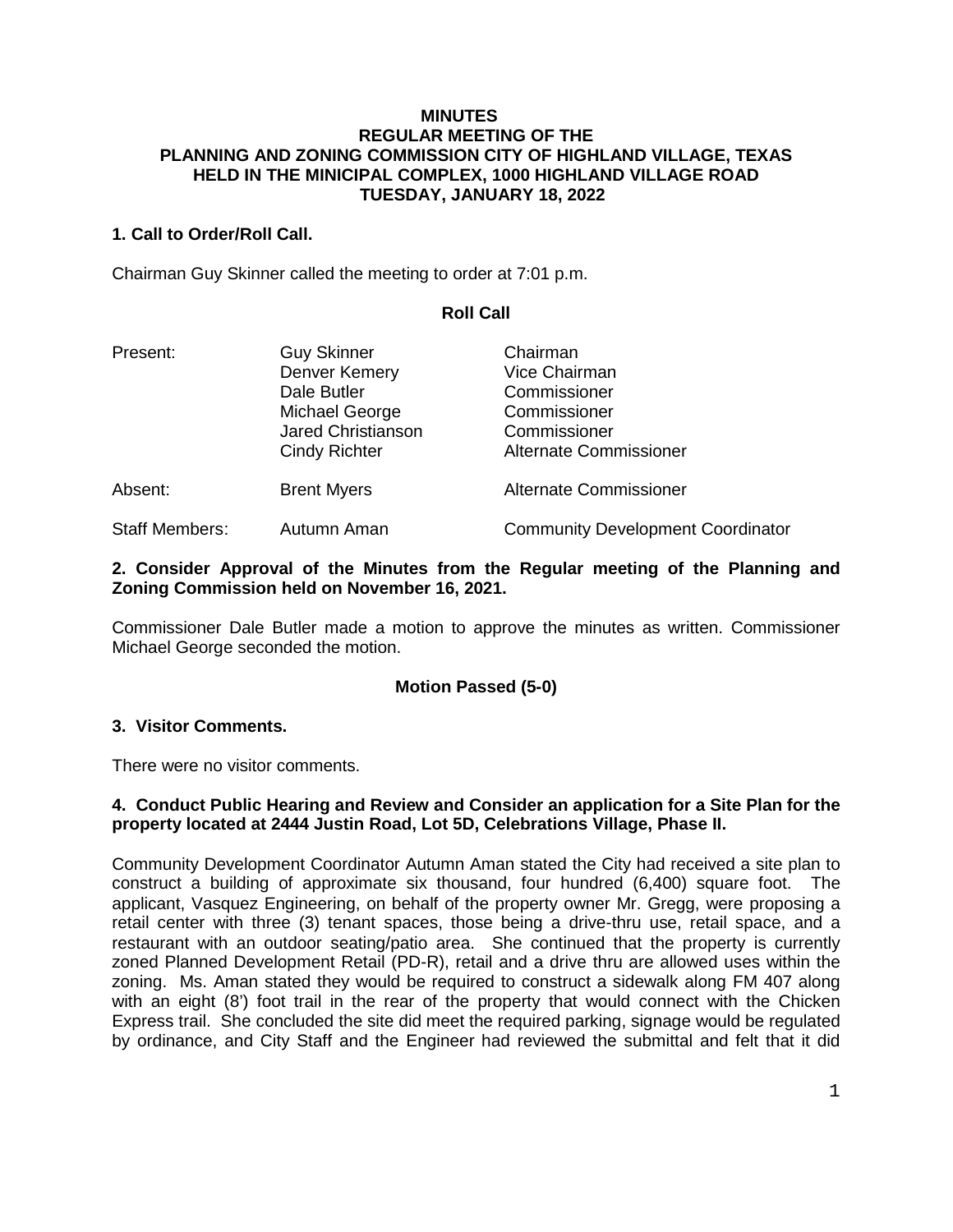meet the requirements of City Ordinances.

The Commissioners, Juan Vasquez, Vasquez Engineering, 1919 S. Shiloh Rd. #440, Garland Texas, Julio Valdez, the architect with Michael F. Twichell, 3624 Oak Lawn, #320, Dallas, Texas and Ms. Aman discussed the application as it pertained to the following:

• Clarification on surrounding properties, property lines, and ownership along with the requirement for a twelve (12') foot mutual access easement between said property and the adjoining lot to the east.

Ms. Aman stated the easement would be required for the property in order to meet ordinance for the proposed building. The easement would be permanent and both properties involved with the easement are owned by the same property owner, Mr. Gregg.

• Was there sufficient access in and out of the site?

Ms. Aman stated there would be sufficient access in and out of the property.

- Correcting a typo error under the Landscape tabulations by changing 5" caliper trees to 4" caliper trees.
- Photometric plan and if the proposed lighting would be sufficient for the site.

Mr. Valdez stated there would be wall packs by the drive-thru area and all other lighting would be sufficient for the site.

• If the proposed outdoor seating area would be screened in or just railing.

Mr. Valdez responded the outdoor patio area would have railing around the seating area.

• Could a future restaurant occupy the proposed retail area of the building?

Mr. Vasquez stated possibly only if the spaces were reconfigured, however, the site would still have to meet parking as required by ordinance.

• Was there any information into businesses that may be leasing the spaces?

Mr. Guion Gregg, property owner, stated currently there were no potential tenants.

• Inquiry into if a traffic study was performed.

Mr. Vasquez stated a traffic study was not required by the City at site plan review, therefore, a traffic study had not been performed.

Commissioner George made a motion to approve the site plan as presented. Vice Chairman Kemery seconded the motion.

#### **Motion passed (5-0)**

**5. Receive Status Reports on Various Projects**